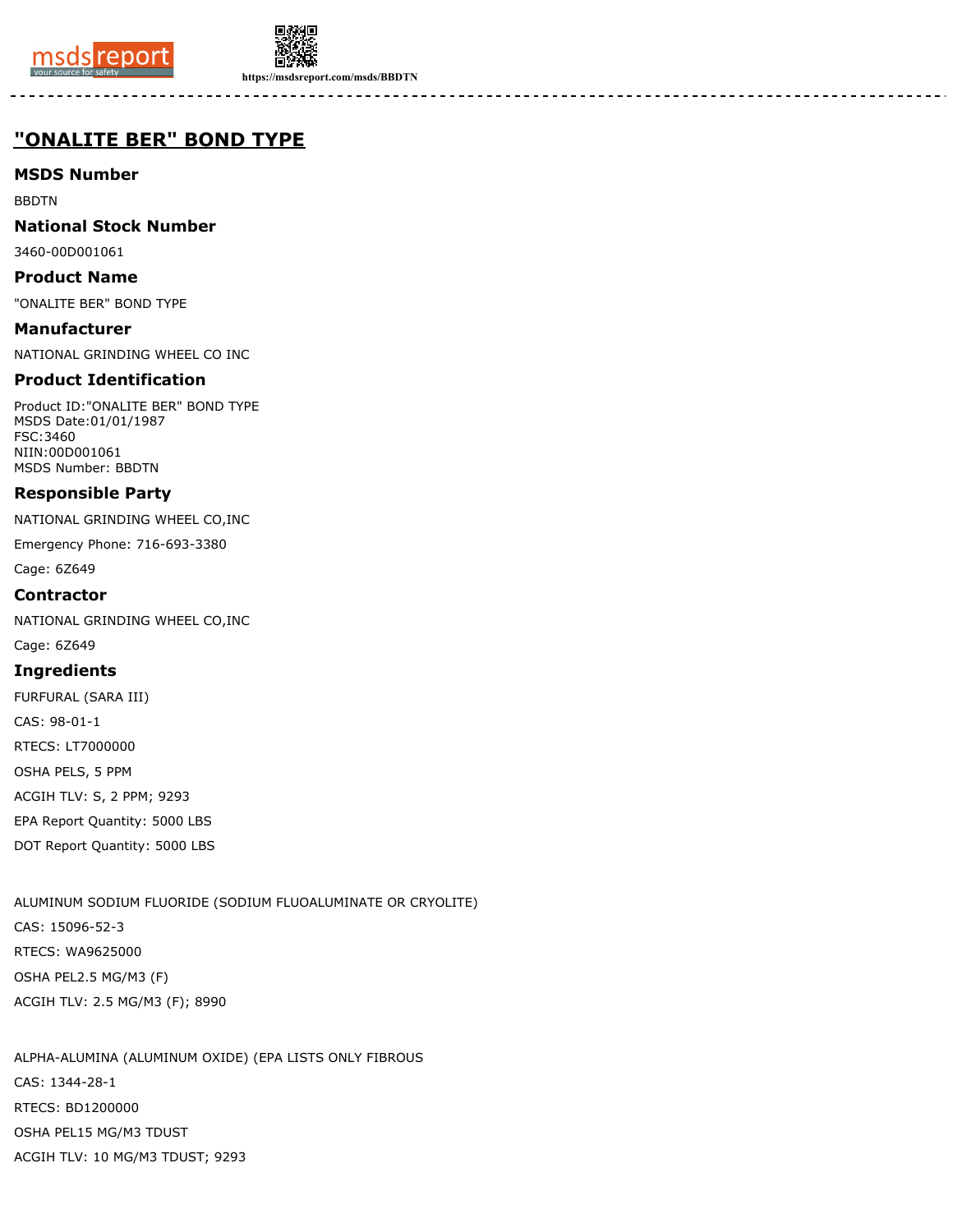



**https://msdsreport.com/msds/BBDTN**

SILICON CARBIDE CAS: 409-21-2 RTECS: VW0450000 OSHA PEL15 MG/M3 TDUST ACGIH TLV: 10 MG/M3 TDUST; 9293

PHENOLIC RESIN(PHENOL FORMALDEHYDE).

ACGIH TLV: 10 MG/CUM

#### **Hazards**

Effects of Overexposure:SKIN,EYE IRRITATION;DUST MAY CAUSE RESPIRATIRY PROBLEMS;SKELETAL OR DENTAL FLUOROSIS.

#### **First Aid**

First Aid:USE STANDARD FIRST AIR PROCEDURES. CALL EMERGENCY MEDICAL CARE.

#### **Fire Fighting**

Extinguishing Media:NONE Fire Fighting Procedures:NONE Unusual Fire/Explosion Hazard:NONE

#### **Accidental Release**

Spill Release Procedures:NORMAL CLEAN UP.

#### **Handling**

Handling and Storage Precautions:REFER TO ANSI B7.1 STANDARDS.

#### **Exposure Controls**

Respiratory Protection:IF EXCED TLV,NIOSH/MSHA APPR SELF-CNTND BRTHG APP (POS PR MODE) Ventilation:PROVIDE MECHAN(GEN/LOCAL EXHAUST)VENT TO MAINTN Protective Gloves:RUBBER/PLASTIC Eye Protection:SAFETY/CHEM GOGGLES Other Protective Equipment:APRON AND/OR FACESHIELD. Supplemental Safety and Health MSDS DATED 12-2-85. "OTHER INGRED":POTASSIUM FLUOBORATE,CALCIUM FLUORIDE,IRON OXIDE,CALCIUM OXIDE & CALCIUM CARBONATE.

## **Chemical Properties**

 $HCC·N1$ Spec Gravity: > 1 Appearance and Odor:SOLID,MAY PRODUCE ODOR IN USE.

#### **Stability**

Stability Indicator/Materials to Avoid:YES NONE Stability Condition to Avoid:NONE Hazardous Decomposition Products:DUSTS;COOLANTS MAY PRODUCE OTHER DECOMPOSITION PRODUCTS.

#### **Disposal**

Waste Disposal Methods:STANDARD LANDFILL METHODS CONSISTENT WITH APPLICABLE FEDERAL,STATE & LOCAL LAWS.

Disclaimer (provided with this information by the compiling agencies): This information is formulated for use by elements of the Department of Defense. The United States of America in no manner whatsoever, expressly or implied, warrants this information to be accurate and disclaims all liability for its use. Any person utilizing this document should seek competent professional advice to verify and